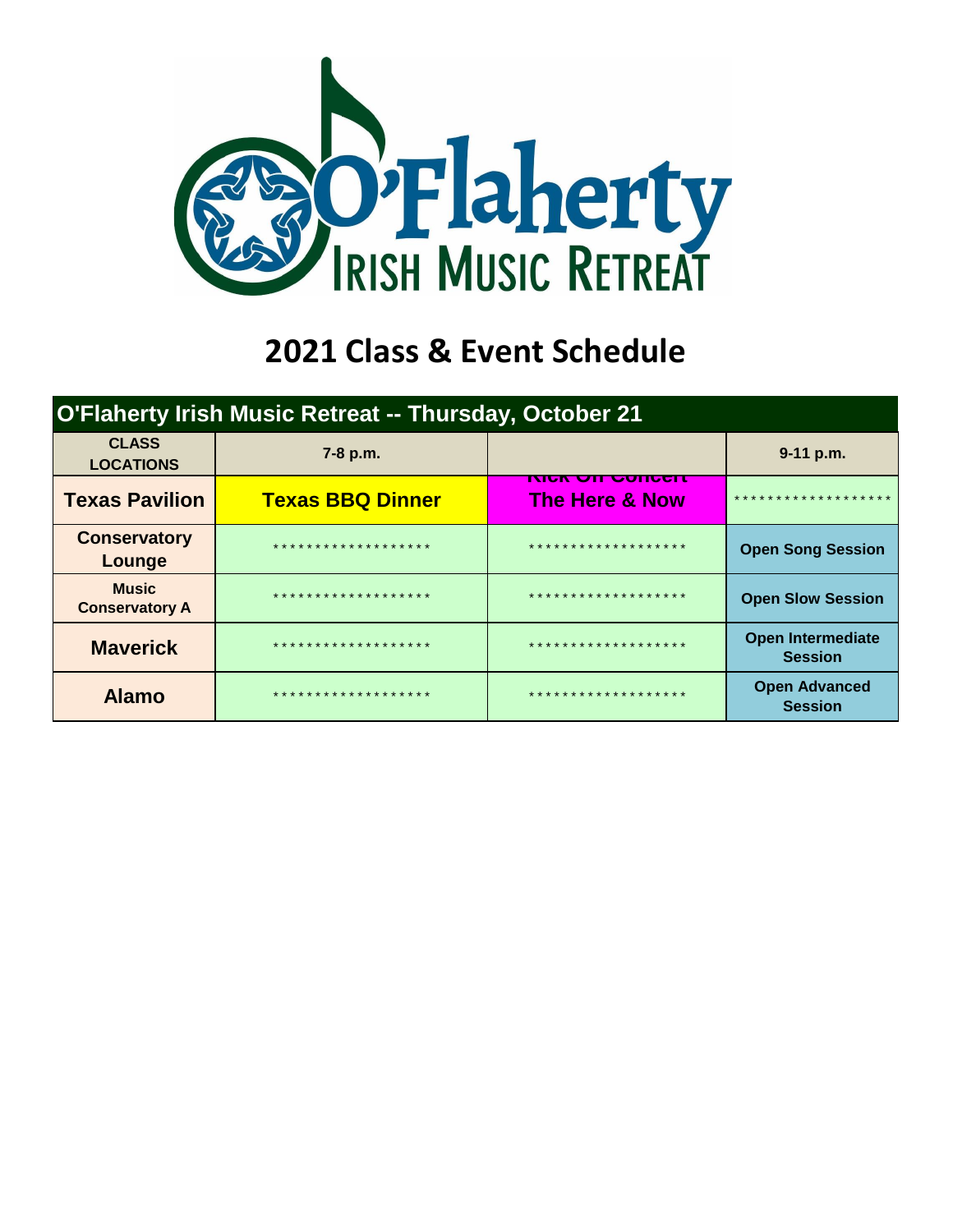| O'Flaherty Irish Music Retreat -- Friday, October 22 -- First Half |                                                                                                |                                                                        |                                                          |                                                                                              |                                                          |                |  |  |  |  |
|--------------------------------------------------------------------|------------------------------------------------------------------------------------------------|------------------------------------------------------------------------|----------------------------------------------------------|----------------------------------------------------------------------------------------------|----------------------------------------------------------|----------------|--|--|--|--|
| <b>CLASS</b><br><b>LOCATIONS</b>                                   | $7:45-8:45$ a.m.                                                                               | $9 - 10:15$ a.m.                                                       | 10:30 a.m.-11:45 a.m.                                    | 12-1 p.m.                                                                                    | 1:15-2:15 p.m.                                           | 2:15-2:30 p.m. |  |  |  |  |
| <b>Dining Hall</b>                                                 | <b>Breakfast &amp; Guest Concert</b><br><b>with Clare Cason &amp; Kendall</b><br><b>Rogers</b> | ************                                                           | *************                                            | <b>Lunch &amp; Guest Concert with</b><br>Peggy, Kevin & Ken Fleming &<br><b>Katie Duncan</b> | ************                                             | <b>Break</b>   |  |  |  |  |
| <b>Music</b><br><b>Conservatory A</b>                              | * * * * * * * * * * * *                                                                        | <b>Learning and Using</b><br><b>ABC Notation with John</b><br>Liestman | Bodhran #1 with<br>Cara Wildman                          | ************                                                                                 | Bodhran #2 with                                          |                |  |  |  |  |
| Conservatory<br>Lounge                                             | *********                                                                                      | *************                                                          | Bouzouki #1 with<br>Eamon O'Leary                        | *************                                                                                | Bouzouki #2 with<br>Eamon O'Leary                        |                |  |  |  |  |
| <b>Jim Bowie</b>                                                   | .                                                                                              | <b>.</b>                                                               | <b>Button Accordion #1</b><br>with John Whelan           | ***********                                                                                  | <b>Button Accordion #2</b><br>with John Whelan           |                |  |  |  |  |
| <b>Alamo</b>                                                       | * * * * * * * * *                                                                              | <b>Tech for Trad with</b><br>Angelika Eleni                            | Concertina #1 with<br><b>Florence Fahy</b>               | ***********                                                                                  | Concertina #2 with<br><b>Florence Fahy</b>               |                |  |  |  |  |
| <b>Hacienda</b>                                                    |                                                                                                | *********                                                              | <b>Fiddle Fundamentals</b><br>#1 with<br>Laura Feddersen | **********                                                                                   | <b>Fiddle Fundamentals</b><br>#2 with<br>Laura Feddersen |                |  |  |  |  |
| <b>Rio Grande</b><br>in Coffield                                   | * * * * * * * * * * * *                                                                        | ************                                                           | Fiddle (Int.) #1 with<br>Seán Cleland                    | ***********                                                                                  | Fiddle (Int.) #2 with<br>Seán Cleland                    |                |  |  |  |  |
| <b>Compton</b>                                                     | *********                                                                                      | Gaelic Singing #1 with<br><b>Karen Ballew</b>                          | Fiddle (Int.) #1 with<br><b>Caitlin Warbelow</b>         | ***********                                                                                  | Fiddle (Int.) #2 with<br><b>Caitlin Warbelow</b>         |                |  |  |  |  |
| <b>Music</b><br><b>Conservatory C</b>                              | *********                                                                                      | *************                                                          | Fiddle (Adv.) #1 with<br><b>Randal Bays</b>              | ***********                                                                                  | Fiddle (Adv.) #2 with<br><b>Randal Bays</b>              |                |  |  |  |  |
| <b>Chapel</b>                                                      | **********                                                                                     | *************                                                          | Flute #1 with<br>Seán Gavin                              | ************                                                                                 | Flute #2 with<br>Seán Gavin                              |                |  |  |  |  |
| <b>Barn</b>                                                        | **********                                                                                     | ************                                                           | Guitar #1 with<br>Dave Curley                            | ***********                                                                                  | Guitar #2 with<br>Dave Curley                            |                |  |  |  |  |
| <b>Music</b><br><b>Conservatory B</b>                              | * * * * * * * * * * * *                                                                        | <b>Harp Circle with</b><br><b>Therese Honey</b>                        | Harp #1 with<br><b>Alex Boatright</b>                    | ************                                                                                 | Harp #2 with<br><b>Alex Boatright</b>                    |                |  |  |  |  |
| <b>Brazos</b> in<br><b>Coffield</b>                                | * * * * * * * * *                                                                              | ************                                                           | Mandolin #1 with<br>Marla Fibish                         | ***********                                                                                  | Mandolin #2 with<br><b>Marla Fibish</b>                  |                |  |  |  |  |
| <b>Maverick</b>                                                    | *********                                                                                      | ************                                                           | Singing #1 with<br><b>Michael Black</b>                  | * * * * * * * * * * *                                                                        | Singing #2 with<br><b>Michael Black</b>                  |                |  |  |  |  |
| <b>Rec Hall</b>                                                    | **********                                                                                     | <b>Retreat Tunes Played</b><br>Slowly with<br>Kenny Tweedy             | Tenor Banjo #1 with<br><b>Shane Farrell</b>              | ***********                                                                                  | Tenor Banjo #2 with<br><b>Shane Farrell</b>              |                |  |  |  |  |
| Pecos in<br><b>Coffield</b>                                        | *********                                                                                      | * * * * * * * * * * * *                                                | Uilleann Pipes #1 with<br>Kara Doyle                     | ***********                                                                                  | Uilleann Pipes #2 with<br>Kara Doyle                     |                |  |  |  |  |
| Longhorn in<br><b>Coffield</b>                                     | * * * * * * * * * * * *                                                                        | * * * * * * * * * * * *                                                | Whistle #1 with<br><b>Cillian Vallely</b>                | ************                                                                                 | Whistle #2 with<br><b>Cillian Vallely</b>                |                |  |  |  |  |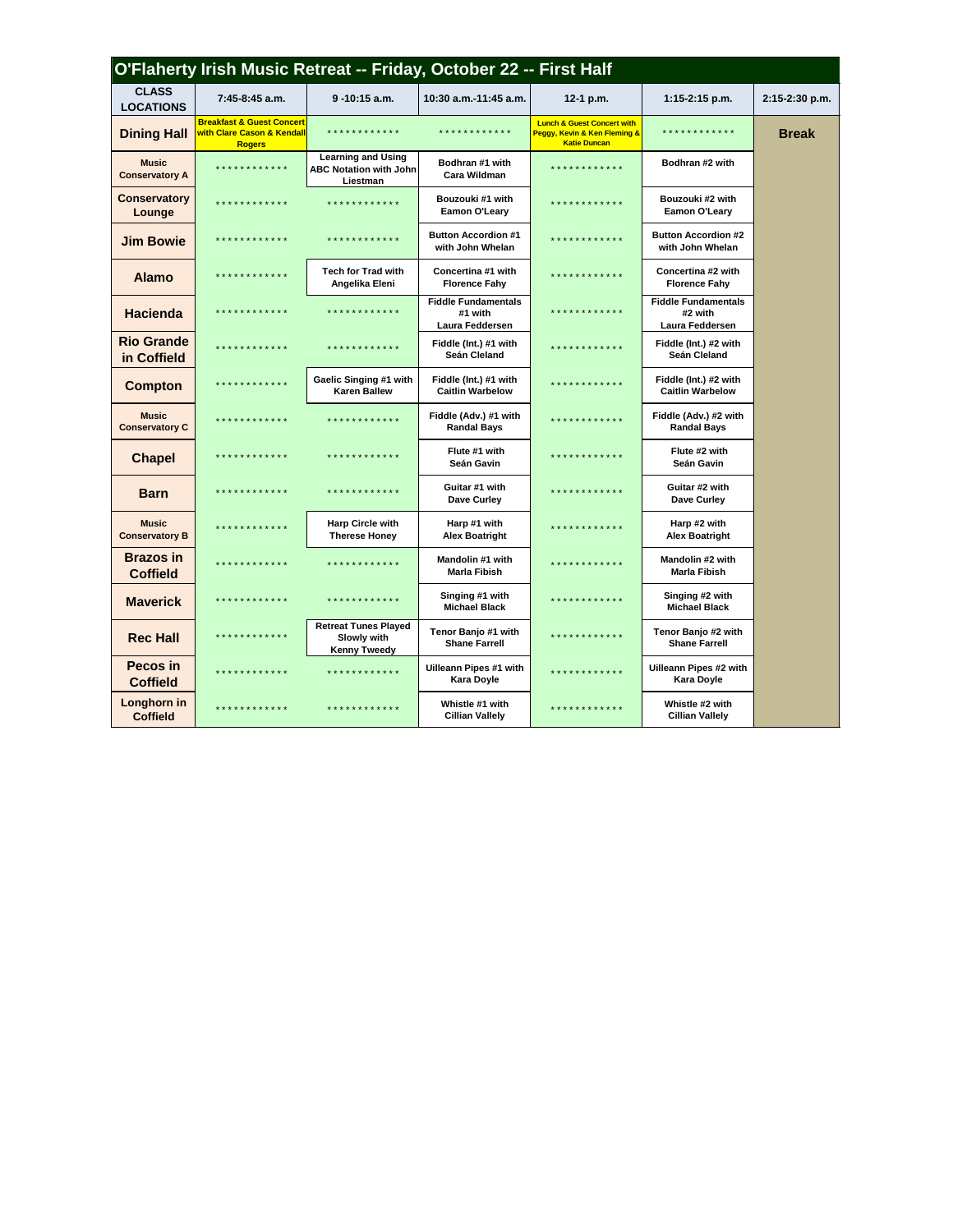| O'Flaherty Irish Music Retreat -- Friday, October 22 -- Second Half |                                                          |                |                                                                                |              |                                                                                                                 |                                                               |                                                   |  |  |
|---------------------------------------------------------------------|----------------------------------------------------------|----------------|--------------------------------------------------------------------------------|--------------|-----------------------------------------------------------------------------------------------------------------|---------------------------------------------------------------|---------------------------------------------------|--|--|
| <b>CLASS</b><br><b>LOCATIONS</b>                                    | 2:30-3:30 p.m.                                           | 3:30-3:45 p.m. | 3:45-5 p.m.                                                                    | 5-5:30 p.m.  | 5:30-6:30 p.m.                                                                                                  | 7-9 p.m.                                                      | 9 p.m. - ???                                      |  |  |
| <b>Dining Hall</b>                                                  | * * * * * * * * * * * *                                  | <b>Break</b>   | * * * * * * * * * * * *                                                        | <b>Break</b> | <b>Dinner &amp; Guest Concert with</b><br><b>Katie Geringer, Erica</b><br><b>Braverman &amp; Kendall Rogers</b> | <b>Instructor Concerts</b><br>in the Chapel<br>Group 1 - Dave | * * * * * * * * * * * *                           |  |  |
| <b>Music</b><br><b>Conservatory A</b>                               | Bodhran #3 with<br>Cara Wildman                          |                | Informance<br>with                                                             |              | .                                                                                                               | <b>Curley, Shane</b><br><b>Farrell, Maggie</b>                | <b>Slow Session</b><br>with John Liestman         |  |  |
| <b>Conservatory</b><br>Lounge                                       | Bouzouki #3 with<br>Eamon O'Leary                        |                | *********                                                                      |              | * * * * * * * * * * * *                                                                                         | Graham<br>Group 2 - Randal<br><b>Bays, Florence Fahy</b>      | <b>Intermediate Session</b><br>with Angela Botzer |  |  |
| <b>Jim Bowie</b>                                                    | <b>Button Accordion #3</b><br>with John Whelan           |                | ***********                                                                    |              | .                                                                                                               |                                                               | <b>Intermediate Session</b><br>with Mike Dugger   |  |  |
| <b>Alamo</b>                                                        | Concertina #3 with<br><b>Florence Fahy</b>               |                | The Night Visit - Songs of<br><b>Nocturnal Courtship</b><br>with Eamon O'Leary |              | .                                                                                                               | * * * * * * * * * * * *                                       | <b>Advanced Session</b><br>with Dave Agee         |  |  |
| <b>Hacienda</b>                                                     | <b>Fiddle Fundamentals</b><br>#3 with<br>Laura Feddersen |                | ************                                                                   |              | .                                                                                                               | * * * * * * * * * * * *                                       | <b>Advanced Session</b><br>with lan Varley        |  |  |
| <b>Rio Grande</b><br>in Coffield                                    | Fiddle (Int.) #3 with Seán<br>Cleland                    |                | * * * * * * * * * * * *                                                        |              | *************                                                                                                   | * * * * * * * * * * * *                                       | <b>Song Session</b><br>with Jeremy Welch          |  |  |
| <b>Compton</b>                                                      | Fiddle (Int.) #3 with<br><b>Caitlin Warbelow</b>         |                | <b>Hop Jigs!</b><br>with Marla Fibish                                          |              | *************                                                                                                   | * * * * * * * * * * * *                                       | * * * * * * * * * * * *                           |  |  |
| <b>Music</b><br><b>Conservatory C</b>                               | Fiddle (Adv.) #3 with<br><b>Randal Bays</b>              |                | ************                                                                   |              | .                                                                                                               | .                                                             | .                                                 |  |  |
| <b>Chapel</b>                                                       | Flute #3 with<br>Seán Gavin                              |                | ************                                                                   |              | *************                                                                                                   | ************                                                  | .                                                 |  |  |
| <b>Barn</b>                                                         | Guitar #3 with<br>Dave Curley                            |                | * * * * * * * * * * * *                                                        |              | * * * * * * * * * * * *                                                                                         | ************                                                  | .                                                 |  |  |
| <b>Music</b><br><b>Conservatory B</b>                               | Harp #3 with<br><b>Alex Boatright</b>                    |                | * * * * * * * * * * * *                                                        |              | * * * * * * * * * * * *                                                                                         | * * * * * * * * * * * *                                       | .                                                 |  |  |
| <b>Brazos</b> in<br><b>Coffield</b>                                 | Mandolin #3 with<br>Marla Fibish                         |                | .                                                                              |              | .                                                                                                               | ************                                                  | .                                                 |  |  |
| <b>Maverick</b>                                                     | Singing #3 with<br><b>Michael Black</b>                  |                | Informance<br>with Seán Gavin                                                  |              | .                                                                                                               | ************                                                  | .                                                 |  |  |
| <b>Rec Hall</b>                                                     | Tenor Banjo #3 with<br><b>Shane Farrell</b>              |                | Playing tunes with John<br>Whelan and Seán<br>Cleland                          |              | ************                                                                                                    | ************                                                  | .                                                 |  |  |
| Pecos in<br><b>Coffield</b>                                         | Uilleann Pipes #3 with<br>Kara Doyle                     |                | *************                                                                  |              | * * * * * * * * * * * *                                                                                         | ************                                                  | .                                                 |  |  |
| Longhorn in<br><b>Coffield</b>                                      | Whistle #3 with<br><b>Cillian Vallely</b>                |                | The Black Family<br>Legacy with<br><b>Michael Black</b>                        |              | .                                                                                                               | .                                                             | * * * * * * * * * * * *                           |  |  |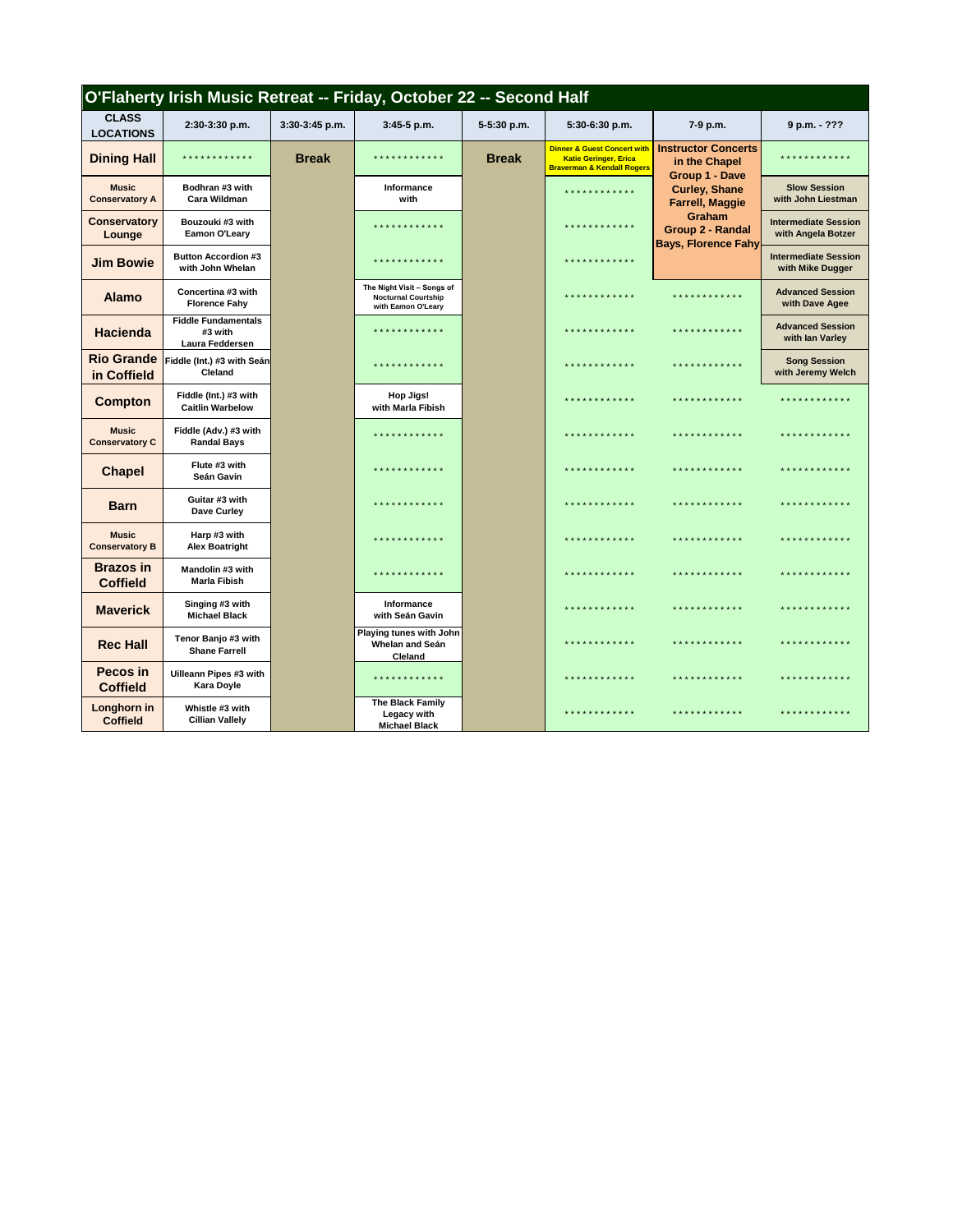| O'Flaherty Irish Music Retreat -- Saturday, October 23 -- First Half |                                                                            |                                                                                                 |              |                                                          |                                                                                               |                                                          |                |  |  |
|----------------------------------------------------------------------|----------------------------------------------------------------------------|-------------------------------------------------------------------------------------------------|--------------|----------------------------------------------------------|-----------------------------------------------------------------------------------------------|----------------------------------------------------------|----------------|--|--|
| <b>CLASS</b><br><b>LOCATIONS</b>                                     | 7:45-8:45 a.m.                                                             | $9 - 10:15$ a.m.                                                                                |              | 10:15-10:30 a.m. 10:30 a.m.-11:45 a.m.                   | 12-1 p.m.                                                                                     | $1:15-2:15$ p.m.                                         | 2:15-2:30 p.m. |  |  |
| <b>Dining Hall</b>                                                   | <b>Breakfast &amp; Guest</b><br><b>Concert with Karen</b><br><b>Ballew</b> | * * * * * * * * * * * *                                                                         | <b>Break</b> | ************                                             | <b>Lunch &amp; Guest Concert with</b><br>Mike Dugger, Dave Agee &<br><b>Joseph Carmichael</b> | * * * * * * * * * * * *                                  | <b>Break</b>   |  |  |
| <b>Music</b><br><b>Conservatory A</b>                                | ************                                                               | * * * * * * * * * * * *                                                                         |              | Bodhran #4 with<br><b>Cara Wildman</b>                   | * * * * * * * * * * * *                                                                       | Bodhran #5 with                                          |                |  |  |
| <b>Conservatory</b><br>Lounge                                        | .                                                                          | .                                                                                               |              | Bouzouki #4 with<br>Eamon O'Leary                        | .                                                                                             | Bouzouki #5 with<br>Eamon O'Leary                        |                |  |  |
| <b>Jim Bowie</b>                                                     | ************                                                               | .                                                                                               |              | <b>Button Accordion #4</b><br>with John Whelan           | .                                                                                             | <b>Button Accordion #5</b><br>with John Whelan           |                |  |  |
| <b>Alamo</b>                                                         | .                                                                          | <b>Playing for Dancers</b><br>with Angelika Eleni                                               |              | Concertina #4 with<br><b>Florence Fahy</b>               | .                                                                                             | Concertina #5 with<br><b>Florence Fahy</b>               |                |  |  |
| <b>Hacienda</b>                                                      | * * * * * * * * * * * *                                                    | * * * * * * * * * * * *                                                                         |              | <b>Fiddle Fundamentals</b><br>#4 with<br>Laura Feddersen | .                                                                                             | <b>Fiddle Fundamentals</b><br>#5 with<br>Laura Feddersen |                |  |  |
| <b>Rio Grande</b><br>in Coffield                                     | ************                                                               | .                                                                                               |              | Fiddle (Int.) #4 with<br>Seán Cleland                    | .                                                                                             | Fiddle (Int.) #5 with<br>Seán Cleland                    |                |  |  |
| <b>Compton</b>                                                       | ************                                                               | Gaelic Singing #2 with<br><b>Karen Ballew</b>                                                   |              | Fiddle (Int.) #4 with<br><b>Caitlin Warbelow</b>         | * * * * * * * * * * * *                                                                       | Fiddle (Int.) #5 with<br><b>Caitlin Warbelow</b>         |                |  |  |
| <b>Music</b><br><b>Conservatory C</b>                                | ************                                                               | * * * * * * * * * * * * *                                                                       |              | Fiddle (Adv.) #4 with<br><b>Randal Bays</b>              | ************                                                                                  | Fiddle (Adv.) #5 with<br><b>Randal Bays</b>              |                |  |  |
| <b>Chapel</b>                                                        | * * * * * * * * * * * *                                                    | <b>Supercharge Your Tune</b><br>Learning<br>with lan Varley                                     |              | Flute #4 with<br>Seán Gavin                              | .                                                                                             | Flute #5 with<br>Seán Gavin                              |                |  |  |
| <b>Barn</b>                                                          | *************                                                              | <b>Bodhran Friendly</b><br><b>Session with Cara</b><br>Wildman                                  |              | Guitar #4 with<br>Dave Curley                            | .                                                                                             | Guitar #5 with<br>Dave Curley                            |                |  |  |
| <b>Music</b><br><b>Conservatory B</b>                                | .                                                                          | .                                                                                               |              | Harp #4 with<br><b>Alex Boatright</b>                    | .                                                                                             | Harp #5 with<br><b>Alex Boatright</b>                    |                |  |  |
| <b>Brazos</b> in<br><b>Coffield</b>                                  | ************                                                               | .                                                                                               |              | Mandolin #4 with<br><b>Marla Fibish</b>                  | .                                                                                             | Mandolin #5 with<br><b>Marla Fibish</b>                  |                |  |  |
| <b>Maverick</b>                                                      | *************                                                              | The Woman of the House:<br><b>Women in Traditional Irish</b><br><b>Music with Angela Botzer</b> |              | Singing #4 with<br><b>Michael Black</b>                  | .                                                                                             | Singing #5 with<br><b>Michael Black</b>                  |                |  |  |
| <b>Rec Hall</b>                                                      | .                                                                          | <b>Retreat Tunes Played</b><br>Slowly with<br>John Liestman                                     |              | Tenor Banjo #4 with<br><b>Shane Farrell</b>              | ************                                                                                  | Tenor Banjo #5 with<br><b>Shane Farrell</b>              |                |  |  |
| Pecos in<br><b>Coffield</b>                                          | .                                                                          | .                                                                                               |              | Uilleann Pipes #4 with<br><b>Kara Doyle</b>              | ************                                                                                  | Uilleann Pipes #5 with<br><b>Kara Doyle</b>              |                |  |  |
| Longhorn in<br><b>Coffield</b>                                       | *************                                                              | .                                                                                               |              | Whistle #4 with<br><b>Cillian Vallely</b>                | * * * * * * * * * * * *                                                                       | Whistle #5 with<br><b>Cillian Vallely</b>                |                |  |  |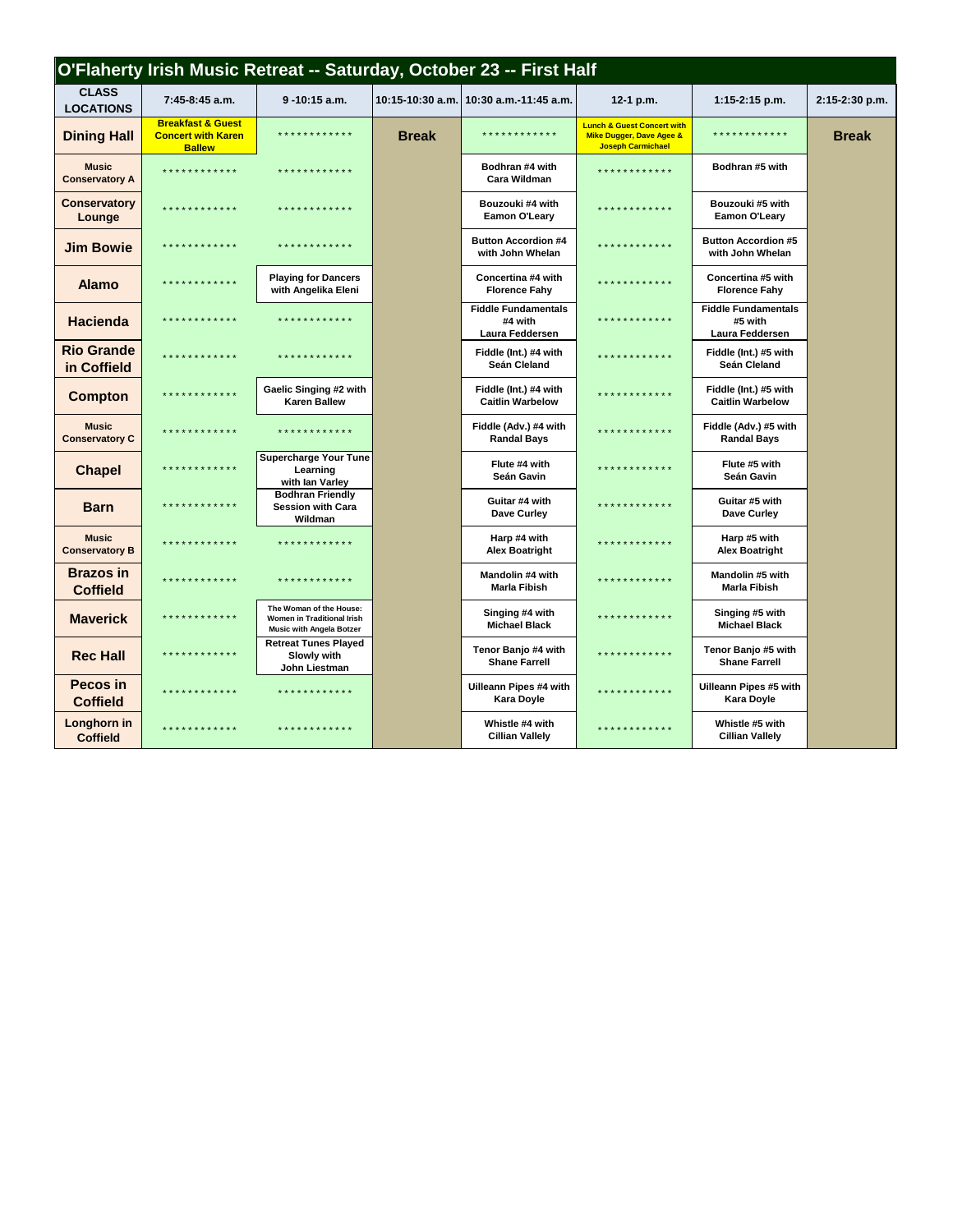|                                       | O'Flaherty Irish Music Retreat -- Saturday, October 23 -- Second Half |                  |                                                                                                  |              |                                                                                                  |                                                                   |                                                 |  |  |
|---------------------------------------|-----------------------------------------------------------------------|------------------|--------------------------------------------------------------------------------------------------|--------------|--------------------------------------------------------------------------------------------------|-------------------------------------------------------------------|-------------------------------------------------|--|--|
| <b>CLASS</b><br><b>LOCATIONS</b>      | 2:30-3:30 p.m.                                                        | $3:30-3:45$ p.m. | $3:45-5$ p.m.                                                                                    | 5-5:30 p.m.  | 5:30-6:30 p.m.                                                                                   | 7-9 p.m.                                                          | 9 p.m. - ???                                    |  |  |
| <b>Dining Hall</b>                    | * * * * * * * * * * * *                                               | <b>Break</b>     | * * * * * * * * * * * *                                                                          | <b>Break</b> | <b>Dinner &amp; Guest Concert with</b><br><b>Laura Flanagan, Evan Powell</b><br>& Kendall Rogers | <b>Instructor Concerts</b><br>in the Chapel                       | * * * * * * * * * * * *                         |  |  |
| <b>Music</b><br><b>Conservatory A</b> | Bodhran #6 with<br>Cara Wildman                                       |                  | <b>Using Technology for</b><br>Performing and Learning in a<br>Pandemic<br>with Caitlin Warbelow |              | ************                                                                                     | Group 1 - Caitlin<br><b>Warbelow, Chris</b><br>Ranney, Seán Gavin | * * * * * * * * * * * *                         |  |  |
| <b>Conservatory</b><br>Lounge         | Bouzouki #6 with<br>Eamon O'Leary                                     |                  | ************                                                                                     |              | .                                                                                                | & Cara Wildman<br>Group 2 - Michael                               | <b>Song Session</b><br>with Jeremy Welch        |  |  |
| <b>Jim Bowie</b>                      | <b>Button Accordion #6</b><br>with John Whelan                        |                  | .                                                                                                |              | * * * * * * * * * *                                                                              | <b>Black &amp; Marla</b><br><b>Fibish</b><br>Group 3 - Laura      | <b>Advanced Session</b><br>with Mike Dugger     |  |  |
| <b>Alamo</b>                          | Concertina #6 with<br><b>Florence Fahy</b>                            |                  | <b>Playing tunes with Kara</b><br>Doyle & Shane Farrell                                          |              | ************                                                                                     | <b>Feddersen &amp; John</b><br><b>Whelan</b>                      | <b>Advanced Session</b><br>with Maggie Graham   |  |  |
| <b>Hacienda</b>                       | <b>Fiddle Fundamentals</b><br>#6 with<br>Laura Feddersen              |                  | * * * * * * * * * * * *                                                                          |              | ************                                                                                     | . <b>* * * * * * * * * *</b> *                                    | .                                               |  |  |
| <b>Rio Grande</b><br>in Coffield      | Fiddle (Int.) #6 with<br>Seán Cleland                                 |                  | * * * * * * * * * * * *                                                                          |              | .                                                                                                | .                                                                 | .                                               |  |  |
| <b>Compton</b>                        | Fiddle (Int.) #6 with<br><b>Caitlin Warbelow</b>                      |                  | Informance<br>with Cillian Vallely                                                               |              | * * * * * * * * * * * *                                                                          | * * * * * * * * * * * *                                           | <b>Slow Session</b><br>with Kenny Tweedy        |  |  |
| <b>Music</b><br><b>Conservatory C</b> | Fiddle (Adv.) #6 with<br><b>Randal Bays</b>                           |                  | * * * * * * * * * * * *                                                                          |              | * * * * * * * * * * * *                                                                          | * * * * * * * * * * * *                                           | * * * * * * * * * * * *                         |  |  |
| <b>Chapel</b>                         | Flute #6 with<br>Seán Gavin                                           |                  | * * * * * * * * * * * *                                                                          |              | ************                                                                                     | * * * * * * * * * * * *                                           | .                                               |  |  |
| <b>Barn</b>                           | Guitar #6 with<br>Dave Curley                                         |                  | . * * * * * * * * * * *                                                                          |              | ************                                                                                     | * * * * * * * * * * * *                                           | .                                               |  |  |
| <b>Music</b><br><b>Conservatory B</b> | Harp #6 with<br><b>Alex Boatright</b>                                 |                  | Informance<br>with Alex Boatright                                                                |              | .                                                                                                | ************                                                      | .                                               |  |  |
| <b>Brazos</b> in<br><b>Coffield</b>   | Mandolin #6 with<br><b>Marla Fibish</b>                               |                  | ************                                                                                     |              | ***********                                                                                      | * * * * * * * * * * *                                             | * * * * * * * * * * * *                         |  |  |
| <b>Maverick</b>                       | Singing #6 with<br><b>Michael Black</b>                               |                  | Forty Years of Irish Fiddling<br>A Few Things I've Learned<br>with Randal Bays                   |              | ***********                                                                                      | ************                                                      | <b>Intermediate Session</b><br>with Janis Deane |  |  |
| <b>Rec Hall</b>                       | Tenor Banjo #6 with<br><b>Shane Farrell</b>                           |                  | The Making of O'Neill's<br><b>Music of Ireland</b><br>with Seán Cleland                          |              | * * * * * * * * * *                                                                              | * * * * * * * * * * *                                             | <b>Intermediate Session</b><br>with Dave Agee   |  |  |
| Pecos in<br><b>Coffield</b>           | Uilleann Pipes #6 with<br><b>Kara Doyle</b>                           |                  | * * * * * * * * * * * *                                                                          |              | ************                                                                                     | * * * * * * * * * * * *                                           | * * * * * * * * * * * *                         |  |  |
| Longhorn in<br><b>Coffield</b>        | Whistle #6 with<br><b>Cillian Vallely</b>                             |                  | * * * * * * * * * * * *                                                                          |              | ************                                                                                     | * * * * * * * * * * * *                                           | * * * * * * * * * * * *                         |  |  |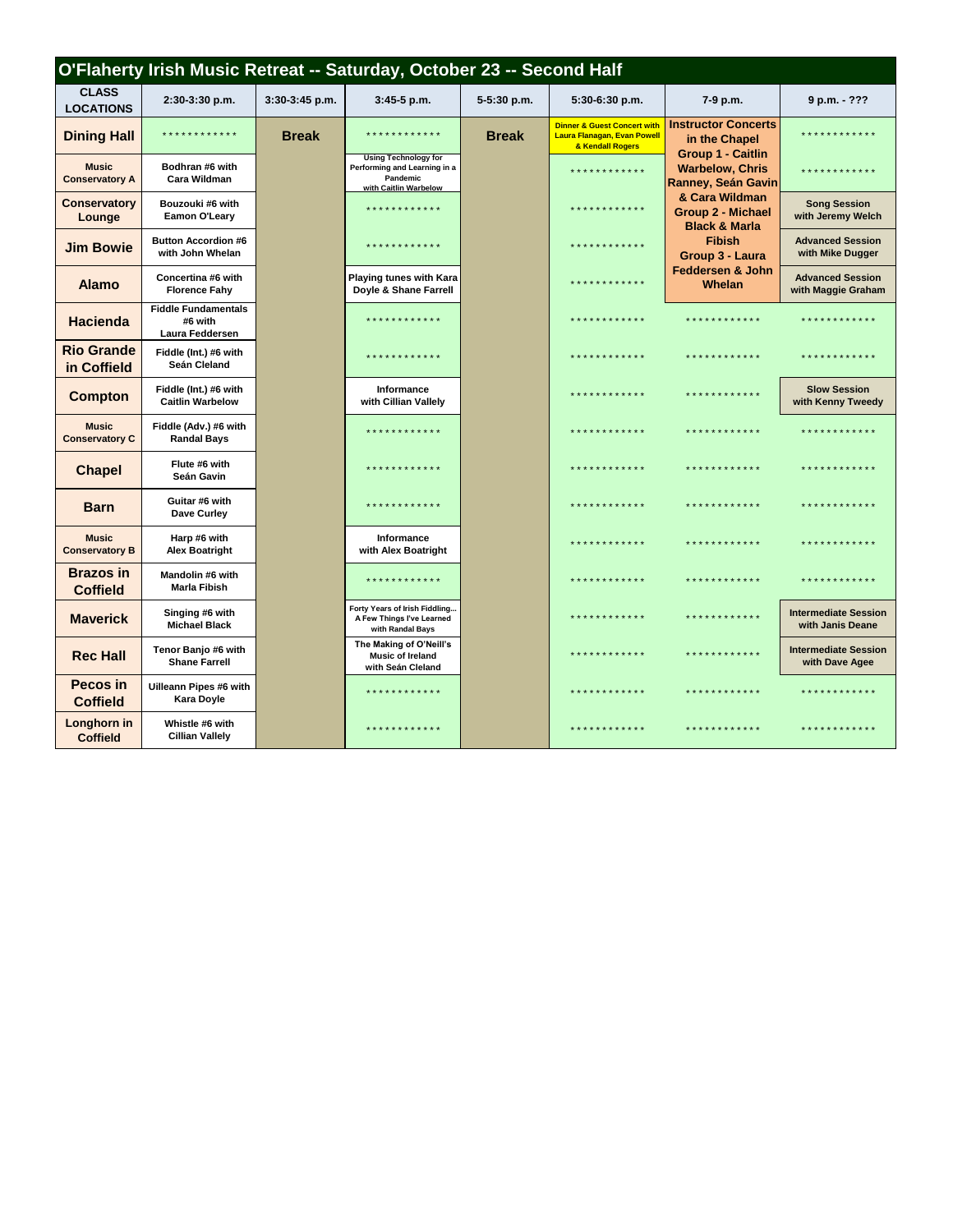| O'Flaherty Irish Music Retreat -- Sunday, October 24 -- First Half |                                                                                                           |                                                               |              |                                                          |                                                                                   |                                                          |                |  |  |
|--------------------------------------------------------------------|-----------------------------------------------------------------------------------------------------------|---------------------------------------------------------------|--------------|----------------------------------------------------------|-----------------------------------------------------------------------------------|----------------------------------------------------------|----------------|--|--|
| <b>CLASS</b><br><b>LOCATIONS</b>                                   | 7:45-8:45 a.m.                                                                                            | $9 - 10:15$ a.m.                                              |              | 10:15-10:30 a.m. 10:30 a.m.-11:45 a.m.                   | 12-1 p.m.                                                                         | 1:15-2:15 p.m.                                           | 2:15-2:30 p.m. |  |  |
| <b>Dining Hall</b>                                                 | <b>Breakfast &amp;</b><br><b>Guest Concert with Kenny</b><br>Tweedy, John Liestman &<br>Joseph Carmichael | * * * * * * * * * * * *                                       | <b>Break</b> | * * * * * * * * * * * *                                  | <b>Lunch &amp; Guest Concert</b><br>with Therese Honey &<br><b>Larry Mallette</b> | ************                                             | <b>Break</b>   |  |  |
| <b>Music</b><br><b>Conservatory A</b>                              |                                                                                                           | * * * * * * * * * * * *                                       |              | Bodhran #7 with<br><b>Cara Wildman</b>                   | .                                                                                 | Bodhran #8 with                                          |                |  |  |
| <b>Conservatory</b><br>Lounge                                      | .                                                                                                         | .                                                             |              | Bouzouki #7 with<br>Eamon O'Leary                        | .                                                                                 | Bouzouki #8 with<br>Eamon O'Leary                        |                |  |  |
| <b>Jim Bowie</b>                                                   | ************                                                                                              | * * * * * * * * * * * * *                                     |              | <b>Button Accordion #7</b><br>with John Whelan           | .                                                                                 | <b>Button Accordion #8</b><br>with John Whelan           |                |  |  |
| <b>Alamo</b>                                                       | <b>Worship Service</b><br>8:15-8:45 a.m.                                                                  | .                                                             |              | Concertina #7 with<br><b>Florence Fahy</b>               | .                                                                                 | Concertina #8 with<br><b>Florence Fahy</b>               |                |  |  |
| <b>Hacienda</b>                                                    | *************                                                                                             | .                                                             |              | <b>Fiddle Fundamentals</b><br>#7 with<br>Laura Feddersen | * * * * * * * * * * * *                                                           | <b>Fiddle Fundamentals</b><br>#8 with<br>Laura Feddersen |                |  |  |
| <b>Rio Grande</b><br>in Coffield                                   |                                                                                                           | .                                                             |              | Fiddle (Int.) #7 with<br>Seán Cleland                    | * * * * * * * * * * * *                                                           | Fiddle (Int.) #8 with<br>Seán Cleland                    |                |  |  |
| <b>Compton</b>                                                     | ************                                                                                              | <b>Bards and Ballads with</b><br><b>Catherine Koehler</b>     |              | Fiddle (Int.) #7 with<br><b>Caitlin Warbelow</b>         | * * * * * * * * * * * *                                                           | Fiddle (Int.) #8 with<br><b>Caitlin Warbelow</b>         |                |  |  |
| <b>Music</b><br><b>Conservatory C</b>                              | ************                                                                                              | * * * * * * * * * * * * *                                     |              | Fiddle (Adv.) #7 with<br><b>Randal Bays</b>              | .                                                                                 | Fiddle (Adv.) #8 with<br><b>Randal Bays</b>              |                |  |  |
| <b>Chapel</b>                                                      | ************                                                                                              | <b>Next Level Irish Music</b><br>Theory with lan Varley       |              | Flute #7 with<br>Seán Gavin                              | * * * * * * * * * * * *                                                           | Flute #8 with<br>Seán Gavin                              |                |  |  |
| <b>Barn</b>                                                        | ************                                                                                              | <b>Harmonica Session</b><br>with Paul Dryer                   |              | Guitar #7 with<br>Dave Curley                            | .                                                                                 | Guitar #8 with<br>Dave Curley                            |                |  |  |
| <b>Music</b><br><b>Conservatory B</b>                              | .                                                                                                         | .                                                             |              | Harp #7 with<br><b>Alex Boatright</b>                    | .                                                                                 | Harp #8 with<br><b>Alex Boatright</b>                    |                |  |  |
| <b>Brazos</b> in<br><b>Coffield</b>                                | .                                                                                                         | * * * * * * * * * * * * *                                     |              | Mandolin #7 with<br><b>Marla Fibish</b>                  | .                                                                                 | Mandolin #8 with<br><b>Marla Fibish</b>                  |                |  |  |
| <b>Maverick</b>                                                    | ************                                                                                              | <b>Vocal Health for Singers</b><br>with<br><b>Janis Deane</b> |              | Singing #7 with<br><b>Michael Black</b>                  | .                                                                                 | Singing #8 with<br><b>Michael Black</b>                  |                |  |  |
| <b>Rec Hall</b>                                                    | .                                                                                                         | .                                                             |              | Tenor Banjo #7 with<br><b>Shane Farrell</b>              | .                                                                                 | Tenor Banjo #8 with<br><b>Shane Farrell</b>              |                |  |  |
| Pecos in<br><b>Coffield</b>                                        |                                                                                                           | .                                                             |              | Uilleann Pipes #7 with<br><b>Kara Doyle</b>              | .                                                                                 | Uilleann Pipes #8 with<br><b>Kara Doyle</b>              |                |  |  |
| Longhorn in<br><b>Coffield</b>                                     | * * * * * * * * * * * *                                                                                   | .                                                             |              | Whistle #7 with<br><b>Cillian Vallely</b>                | * * * * * * * * * * * *                                                           | Whistle #8 with<br><b>Cillian Vallely</b>                |                |  |  |